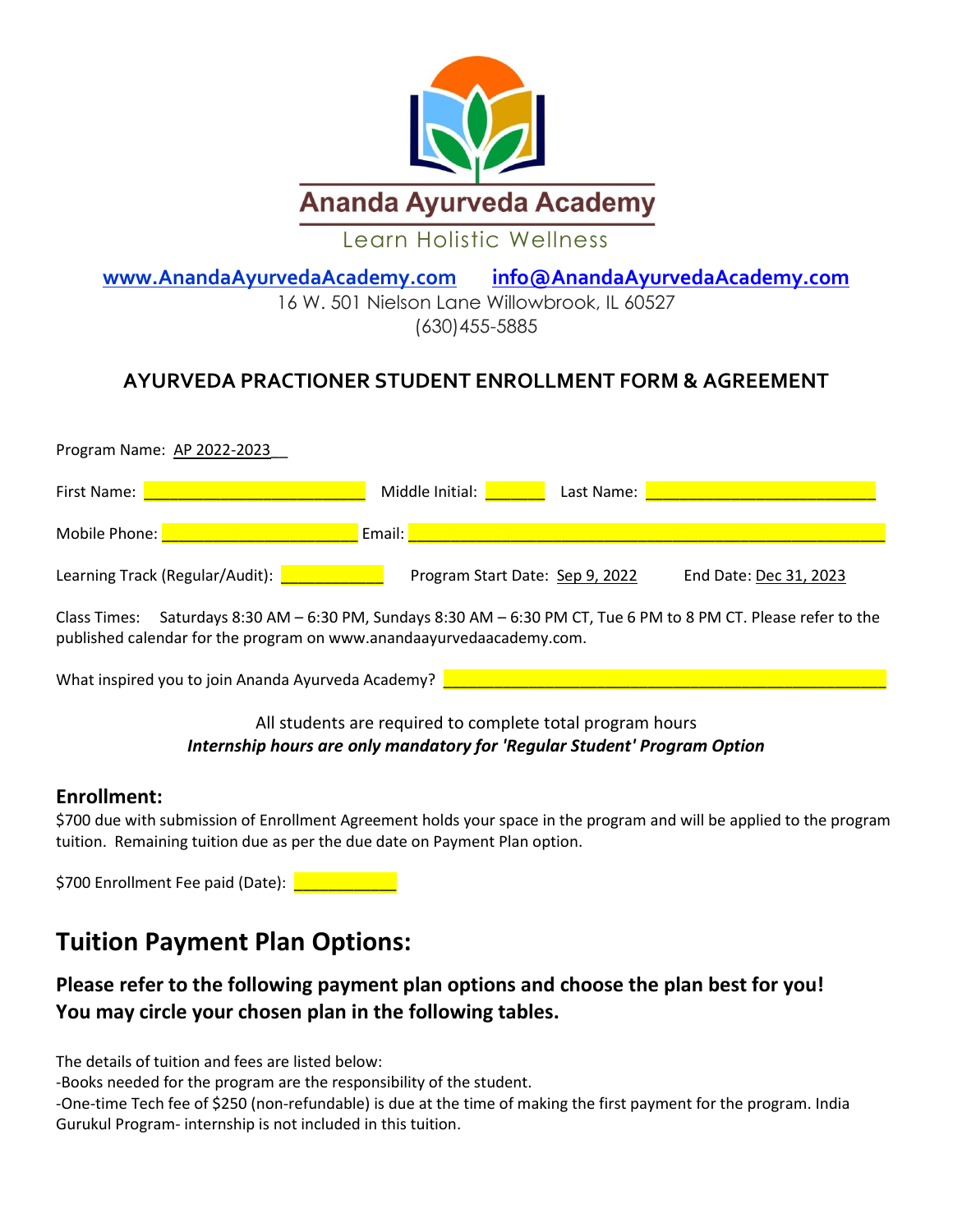# Tuition & Fees

AP Tuition: \$9,950

Application Fee \$100 (Non-Refundable), \$250 One-time Tech fee (Non-refundable)

Seat Reservation Fee \$700 (Applied to Tuition)

Tuition includes fees for US Internship. Bringing Clients to internship is Student's responsibility

India Internship is mandatory and will be a separate charge which is not included in the tuition.

# Regular Student (AP Level 2) 16 Month Program:

| Payment Plan<br>Options         | Tuition<br>Plan<br>Installment | Number of<br>Payments | Seat<br>Reservation | <b>Total Cost</b> | Due Date                                                                                                                                                                                                                                                                                                                                                                                                                   |
|---------------------------------|--------------------------------|-----------------------|---------------------|-------------------|----------------------------------------------------------------------------------------------------------------------------------------------------------------------------------------------------------------------------------------------------------------------------------------------------------------------------------------------------------------------------------------------------------------------------|
| A - One-Time<br>Payment in Full | \$9,000                        | $\mathbf{I}$          | \$700               | \$9,700           | By 9/1                                                                                                                                                                                                                                                                                                                                                                                                                     |
| *B - Half Term                  | \$4,950                        | $\overline{2}$        | \$700               | \$10,600          | 1st Installment<br>9/1<br>2 <sup>nd</sup> Installment<br>3/1                                                                                                                                                                                                                                                                                                                                                               |
| *C - Quarterly                  | \$2,498                        | $\overline{4}$        | \$700               | \$10,692          | 1st Installment<br>9/1<br>2 <sup>nd</sup> Installment<br>12/1<br>3rd Installment<br>3/1<br>4 <sup>th</sup> Installment<br>6/1                                                                                                                                                                                                                                                                                              |
| *D-Monthly                      | \$840                          | 12                    | \$700               | \$10,780          | 1st Installment<br>9/1<br>2 <sup>nd</sup> Installment<br>10/1<br>3rd Installment<br>11/1<br>4 <sup>th</sup> Installment<br>12/1<br>5 <sup>th</sup> Installment<br>1/1<br>6 <sup>th</sup> Installment<br>2/1<br>7 <sup>th</sup> Installment<br>3/1<br>8 <sup>th</sup> Installment<br>4/1<br>9 <sup>th</sup> Installment<br>5/1<br>10 <sup>th</sup> Installment<br>6/1<br>11th Installment<br>7/1<br>12th Installment<br>8/1 |

\*Students choosing Half Term, Quarterly, or Monthly Payments are required to complete & sign a Payment Agreement Contract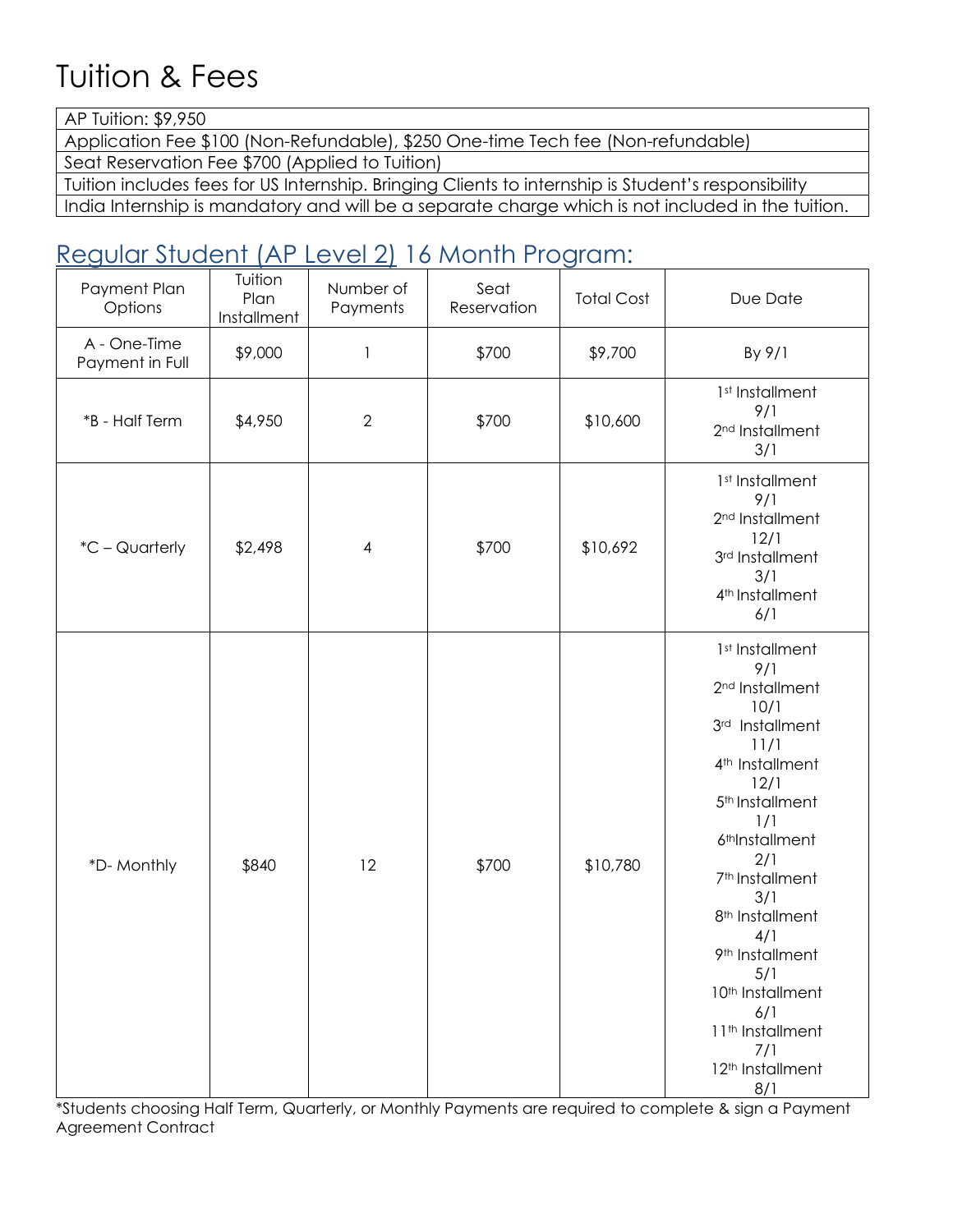# Audit / Refresher Student (AP - Level 2): 12 Month Program:

| Payment Plan<br>Options         | <b>Tuition Plan</b><br>Installment | Number of<br>Payments | Seat<br>Reservation | Total<br>Cost | Due Date                                                                                                                                                                                                                                                                                                                                                                                                    |
|---------------------------------|------------------------------------|-----------------------|---------------------|---------------|-------------------------------------------------------------------------------------------------------------------------------------------------------------------------------------------------------------------------------------------------------------------------------------------------------------------------------------------------------------------------------------------------------------|
| A - One-time<br>Payment in Full | \$7,000                            | $\mathbf{1}$          | \$700               | \$7,700       | By 9/1                                                                                                                                                                                                                                                                                                                                                                                                      |
| *B - Half Term<br>(5 Months)    | \$3,850                            | $\overline{2}$        | \$700               | \$8,400       | 1st Installment<br>9/1<br>2 <sup>nd</sup> Installment<br>2/15                                                                                                                                                                                                                                                                                                                                               |
| *D-Monthly<br>(11 Months)       | \$713                              | 11                    | \$700               | \$8,543       | 1 <sup>st</sup> Installment<br>9/1<br>2 <sup>nd</sup> Installment<br>10/1<br>3rd Installment<br>11/1<br>4 <sup>th</sup> Installment<br>12/1<br>5 <sup>th</sup> Installment<br>1/1<br>6 <sup>th</sup> Installment<br>2/1<br>7 <sup>th</sup> Installment<br>3/1<br>8 <sup>th</sup> Installment<br>4/1<br>9 <sup>th</sup> Installment<br>5/1<br>10th Installment<br>6/1<br>11 <sup>th</sup> Installment<br>7/1 |

First payment is due upon enrollment per the "Tuition Plan installment" amount for respective plan.

Subsequent payment will be due for selected payment plan on half yearly, quarterly, or monthly as applicable with no grace period. A US \$40.00 per week late fee will be charged for delayed payments. All subsequent payments are due per the Payment Plan term Installment due date.

**Payments can be made by Zelle® to "info@anandaayurvedaacademy.com" or by any major credit card.** Notify the Academy administration one month before payment is due if there are any changes with your credit card on file. Payments made by major credit cards for Seat reservation and onetime payment fees such as Tech fee, Payment plan "Option A – Onetime payment in full" etc. will be charged a 4% processing fee.

Ananda Ayurveda Academy does not offer state or federal financial aid, educational loans to students currently. Maintenance of a current and satisfactory account standing is required for continued Enrollment in the Program, graduation and for the issuance of transcripts. Students who lapse in their tuition payments will be dropped from Enrollment.